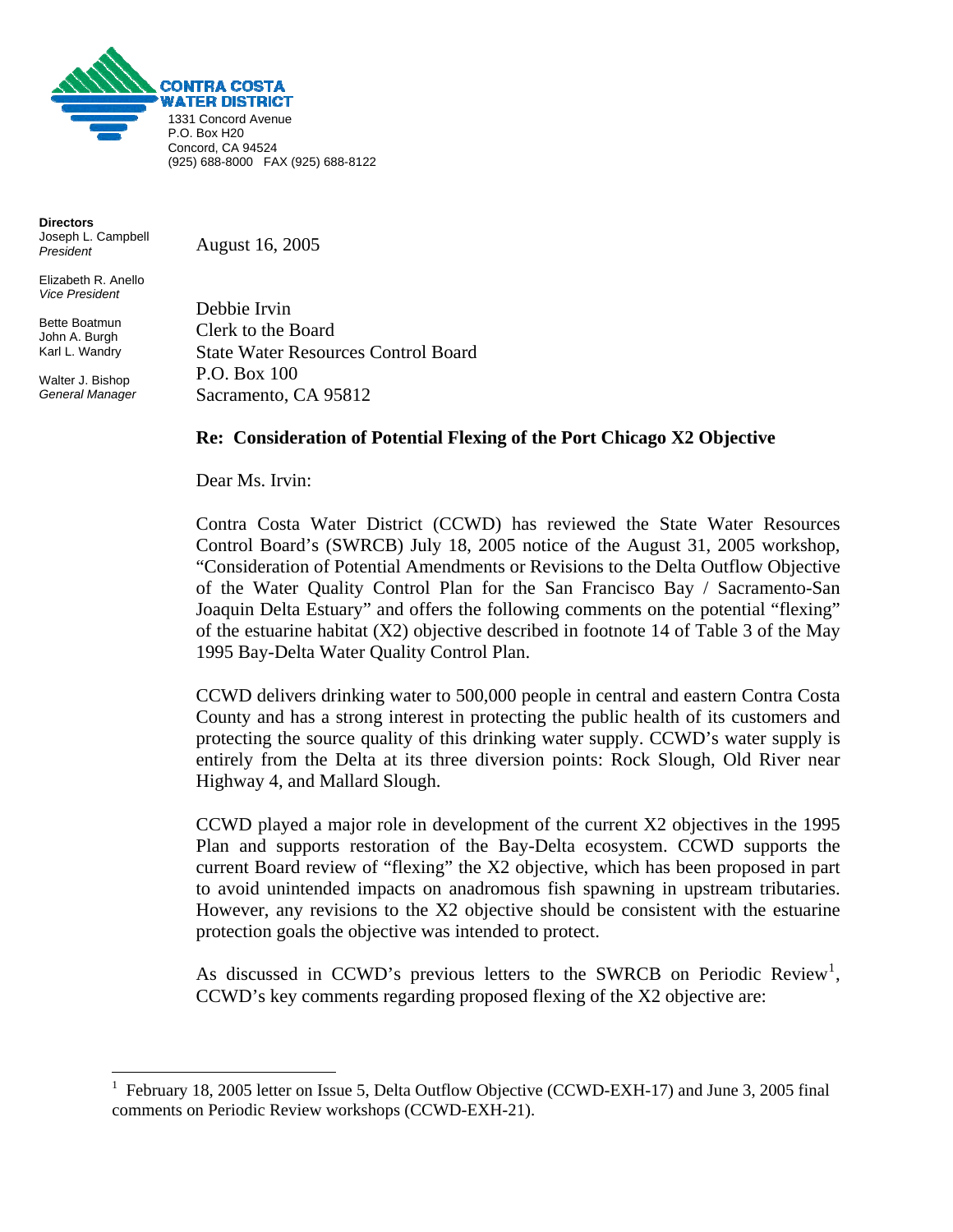## 1. Existing Delta water quality for drinking water beneficial uses must be protected.

Any flexing of the estuarine habitat objective that would reduce Delta outflow below 15,000– 20,000 cubic feet per second (cfs), or would reduce the number of days of compliance, could result in degradation of source water quality at CCWD's Delta intakes. Because compliance with the Chipps Island and Collinsville X2 objectives is associated with Delta outflows of 11,400 cfs and 7,100 cfs, respectively, CCWD requests that the SWRCB confine its consideration of flexing to the Port Chicago X2 objective.

As discussed by Dr. Gregory Gartrell during CCWD's January 10, 2005 presentation on Issue 4c, Potential New Drinking Water Quality Objectives, the estuarine habitat (X2) objectives for protection of fish and wildlife provide more protection of drinking water quality than the current 150 mg/L and 250 mg/L municipal and industrial objectives at CCWD's Contra Costa Canal Pumping Plant #1 intake. This protection should not be degraded.

2. Limitations on the range of flexing of the X2 objective ("sideboards") must be established to assure that drinking water quality and the Bay-Delta ecosystem are protected.

Flexibility should be constrained so that Delta outflow is not reduced if the Delta outflow is less than 15,000-20,000 cfs. This provides the necessary flexibility without allowing noticeable seawater intrusion at CCWD's Contra Costa Canal Pumping Plant #1 and Old River at Highway 4 intakes. At lower outflows, bromide concentrations would increase and CCWD's drinking water quality would be compromised. CCWD's water quality would also be compromised if the number of days of compliance with the Port Chicago X2 objective were reduced relative to the current Decision 1641 requirements.

3. If the SWRCB were to assign partial responsibility for flexing the X2 objectives to any other entity, that entity should have active representation by at least one state or federal agency with responsibility for protecting drinking water quality and public health.

The CALFED Management Agencies<sup>[2](#page-1-0)</sup> and Project Agencies<sup>[3](#page-1-1)</sup> have requested that they be responsible, through the Water Operations Management Team (WOMT), for making decisions regarding flexing (WOMT-EXH-01, June 3, 2005). However, the WOMT does not include active participation by any agency responsible for protecting drinking water quality. The U.S. Environmental Protection Agency in its June 21, 2005 letter to the Board (EPA-EXH-04) acknowledged, for example, that it has not taken an active role on the CALFED WOMT.

 $\overline{a}$ 

<span id="page-1-0"></span><sup>2</sup> U.S. Fish and Wildlife Service, National Oceanic and Atmospheric Administration, and the California Department of Fish and Game.

<span id="page-1-1"></span><sup>&</sup>lt;sup>3</sup> U.S. Bureau of Reclamation and California Department of Water Resources.